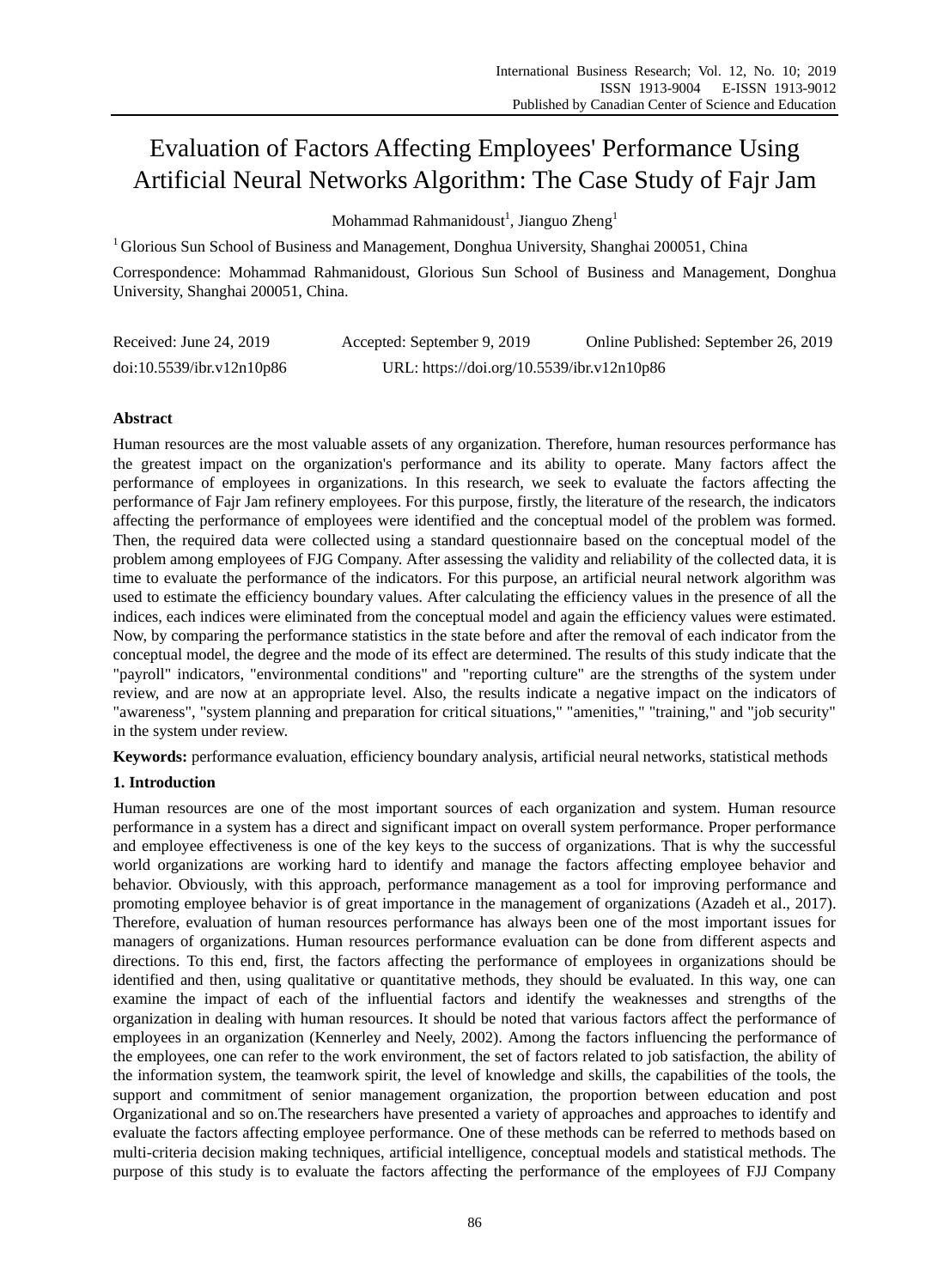Refinery Company using the algorithm based on artificial neural networks. To this end, the effective factors were first identified and then, using artificial neural network algorithm, we identify the weaknesses and strengths of the unit. The results of this research can help the unit management to improve the performance of employees.

The issue of the importance and necessity of human resources management has begun in the Western countries from the early 1980s, and has involved many researchers in the issue of human resource performance assessment and in the further management of human resources. Initially, researchers sought conceptual assessments using a variety of approaches such as applied psychology and humanities (Meyer et al., 1989). Huselid et al. (1997) evaluated 293 small and medium enterprises in the United States and used questionnaires, face to face interviews and non-personal interviews to identify factors affecting employee performance and the impact of these factors. Their research suggests that the effectiveness of employee performance on the organization's cash flows, equity and market value, and the productivity of the organization. By highlighting the importance of the issue in the performance of the organization in the 1990s, many researchers entered the field of identifying and evaluating factors affecting the performance of the staff of an organization. Jiang et al. (2012) evaluated the relationship between the way human resource management in an organization and employee performance. To this end, researchers have assessed the different parts of the HRM system and identified their relationship with the performance of the staff. Hoque (2013) assessed the human resources management system from the strategic level to the operational level and its impact on the performance of staff in the hotel industry. Shields et al. (2015) in his book evaluates the payroll system and rewards the performance of human resources in organizations. Hadden et al. (2007) introduced a booklet for training, management and human resource performance assessment, in which all known and well-known methods were introduced in a practical manner. Researchers have used many techniques to evaluate factors and criteria in research. A great deal of research in this field is made up of multi-criteria decision-making techniques. One of these techniques, which is well accepted by the researchers, is data envelopment analysis. Data Envelopment Analysis is a tool based on linear and capability planning that is used today in most countries of the world to evaluate system performance with multiple inputs and multiple outputs. Data Envelopment Analysis represents a nonparametric technique for measuring and evaluating the relative performance of a set of organizations with definitive inputs and outputs. The reason for the wider acceptance of the method of data envelopment analysis is the possibility of examining complex and often uncertain relationships between multiple inputs and multiple outputs. In addition, DEA is a non-parametric method used by linear programming to calculate productivity in a given set of decision-making units (Heidari et al., 2017). Since the DEA is a technique for assessing the relative efficiency of the decision-making units, at least one unit is located on the boundary and the rest of the units are below it. So far, researchers have used many data envelopment analysis techniques to assess the factors and their impact on different systems of production and industry (Thanassoulis, 1993; Thanassoulis et al., 1996; Liu et al., 2000; Wang et al., 2009; Luna et al., 2013). In addition to using data envelopment analysis, some researchers have developed intelligence-based intelligence algorithms based on data envelopment analysis that has been highly applied and so far a lot of research has been done on them. Azadeh et al. (2015b) evaluated the factors affecting the operation of the gas refinery using an algorithm based on data envelopment analysis. In this study, in addition to financial factors and factors, operational factors were also considered in the unit performance evaluation. In addition to data envelopment analysis, researchers in this study also used key component analysis techniques and finally compared the results of each approach. The results of this research have shown that the data-based approach to data envelopment analysis is more robust and more effective than data disturbances. Azadeh et al. (2015a) investigated the factors affecting the performance of electricity distribution units in Iran using a data-based data analysis algorithm. One of the advantages of this algorithm is to determine the current status of the factors and factors in the case being studied, which means that this approach is a case-centric approach, which makes this approach more efficient and capable. Faed et al. (2015) used this technique to assess the strengths and weaknesses of a customer service system. In order to calculate the performance index in the performance evaluation algorithm, artificial neural networks can be used in addition to data envelopment analysis. So far, many researchers have used artificial intelligence based artificial intelligence algorithms to evaluate performance and factors in systems. The superiority of this approach to data envelopment analysis is the ability to consider non-linear relationships between data (data envelopment analysis is a linear model and considers only linear relationships.) Also, a neural network-based algorithm can be a useful boundary. This is an accidental flaw in the data envelopment analysis, which increases the accuracy and performance of the algorithm. Azadeh et al. (2013b) in an experiment using an artificial neural network algorithm, evaluation and optimization of individual characteristics along with health, safety, environment and ergonomics factors. Azadeh et al. (2013a)developed an artificial neural network based intelligent algorithm evaluated the factors affecting the workload, health, safety and environmental and ergonomics in a gas dilution unit.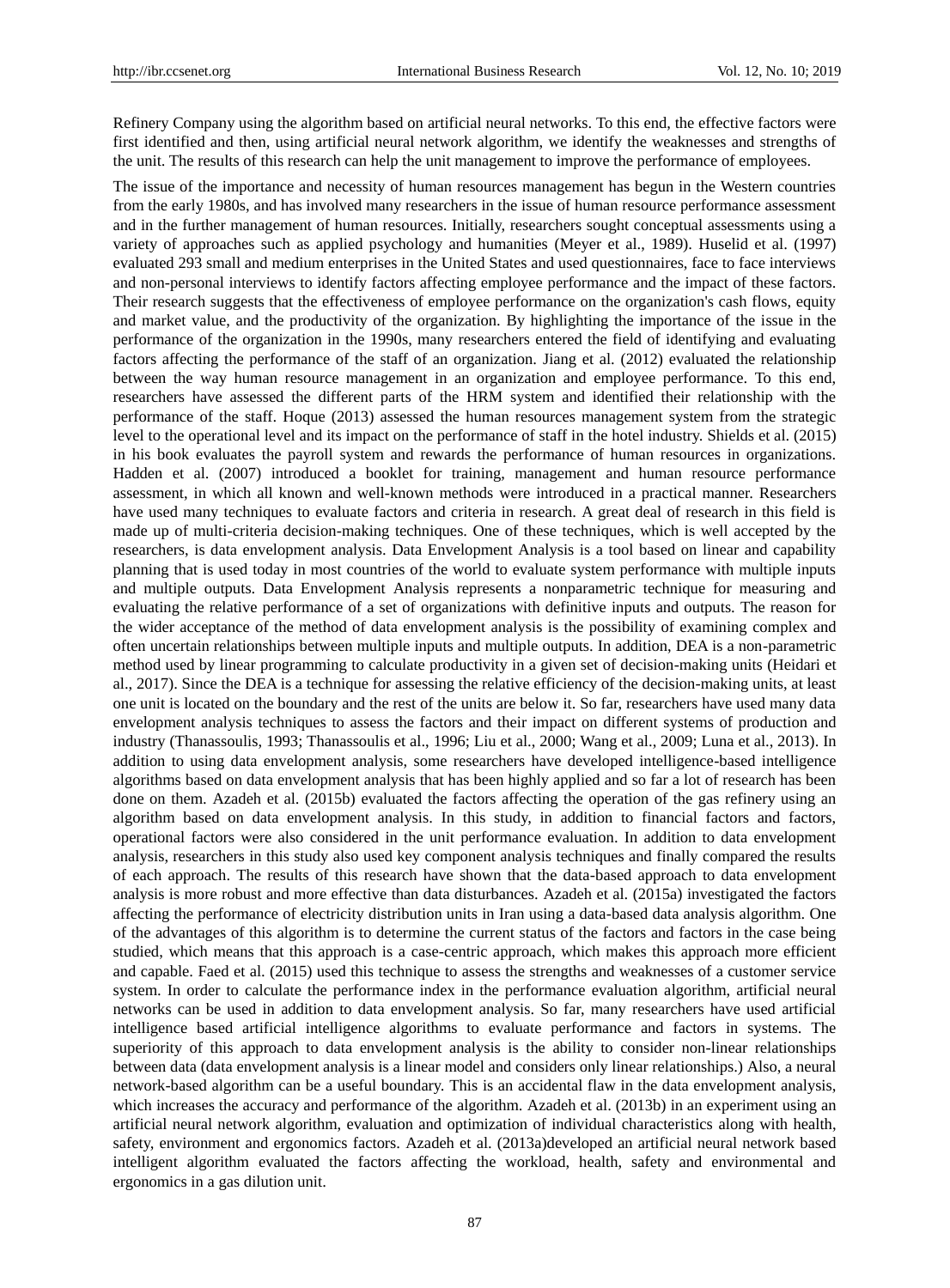Human resources are one of the most important sources of each organization and system. Human resource performance in a system has a direct and significant impact on overall system performance. Proper performance and employee effectiveness is one of the key keys to the success of organizations. That is why the successful world organizations are working hard to identify and manage the factors affecting employee behavior and behavior. Obviously, with this approach, performance management as a tool for improving performance and promoting employee behavior is of great importance in the management process of organizations. So far, no research has considered all safety, job satisfaction, and work environment factors integrated to evaluate employee performance at Fajr Refinery. In this regard, the current research is unique and can provide practical solutions to improve the performance of the employees of the unit. Also, an artificial neural network based analytical technique is new and has not been used in the evaluation of the integrated performance of the refinery staff. The purpose of the present study is to evaluate the performance of Fajr refinery staff and identify the strengths and weaknesses in their productivity and performance. By evaluating these, we can propose ways to improve the performance of the employees, which will result in improving the performance of the industrial unit under investigation. All industrial units similar to Fajr Jam GHP and petrochemical units can use the current research approach to evaluate the performance of their employees. Also, the results of sensitivity analysis obtained for Fajr refinery can be generally Method of conducting research. The purpose of this study was to identify and evaluate the factors affecting the employees of Fajr Jam Gas Refining Company. For this purpose, using library studies and authoritative scientific references, the factors influencing the performance of the staff have been identified and identified and designed to achieve the objectives of the problem of a conceptual model. The structure of the conceptual model is considered and the factors affecting employee performance are presented below:

- Salary: It should be noted that one of the main reasons for people's tendency to address material needs. The salary paid to employees has always been one of the most important indicators affecting the satisfaction of employees, both in industrial environments and in service environments. So far, much research has been done on payroll systems to increase employee satisfaction.
- Environmental conditions: Another important factor affecting the performance of employees in industrial environments is the environmental conditions of the workplace. Among the environmental factors that can be mentioned are temperature, humidity, noise, air quality and other factors. In general, the environmental condition indicator has been designed and defined as a comprehensive indicator covering all factors and indicating the perception and overall satisfaction of the individual's working conditions.
- Senior Management Support: Many studies have so far been conducted on the role and influence of each organization's senior management on the organization's performance. In addition to the strategic role of each organization's top management in planning and promoting the organization, senior management has a major role in human resource management and their performance and satisfaction. This indicator, which is one of the accepted indicators in preventive safety topics such as reversible engineering (resilience), can affect employee satisfaction and performance in critical industrial units.
- Awareness: In the early twentieth century, following many disasters and catastrophes in industrial units, many researchers focused on identifying and evaluating the role of human resources in system failure and error. One of the most important and influential indicators finally introduced in the framework of reverse engineering as an approach to preventive safety. Awareness is the level of awareness of the employees of each system of accidents and safety risks present in the system. It should be noted that many companies and industries are trying to keep track of incidents in the system even hidden. Researchers have shown that awareness of emerging accidents and workplace safety tips can greatly affect employee performance and help them prevent future accidents.
- Reporting: The culture of reporting is the amount of comfort and ease of human resources in reporting cases and safety issues and work hazards.
- Spirituality of teamwork and collaboration: Another known and influential factor in employee performance is the team spirit and collaboration with other employees at the workplace.
- System planning and preparation for critical situations: One of the issues affecting system performance and system planning staff is the critical and so-called risk and safety planning.
- Facilities: Company amenities such as catering, accommodation and nutrition are also factors affecting the performance of employees in industrial environments.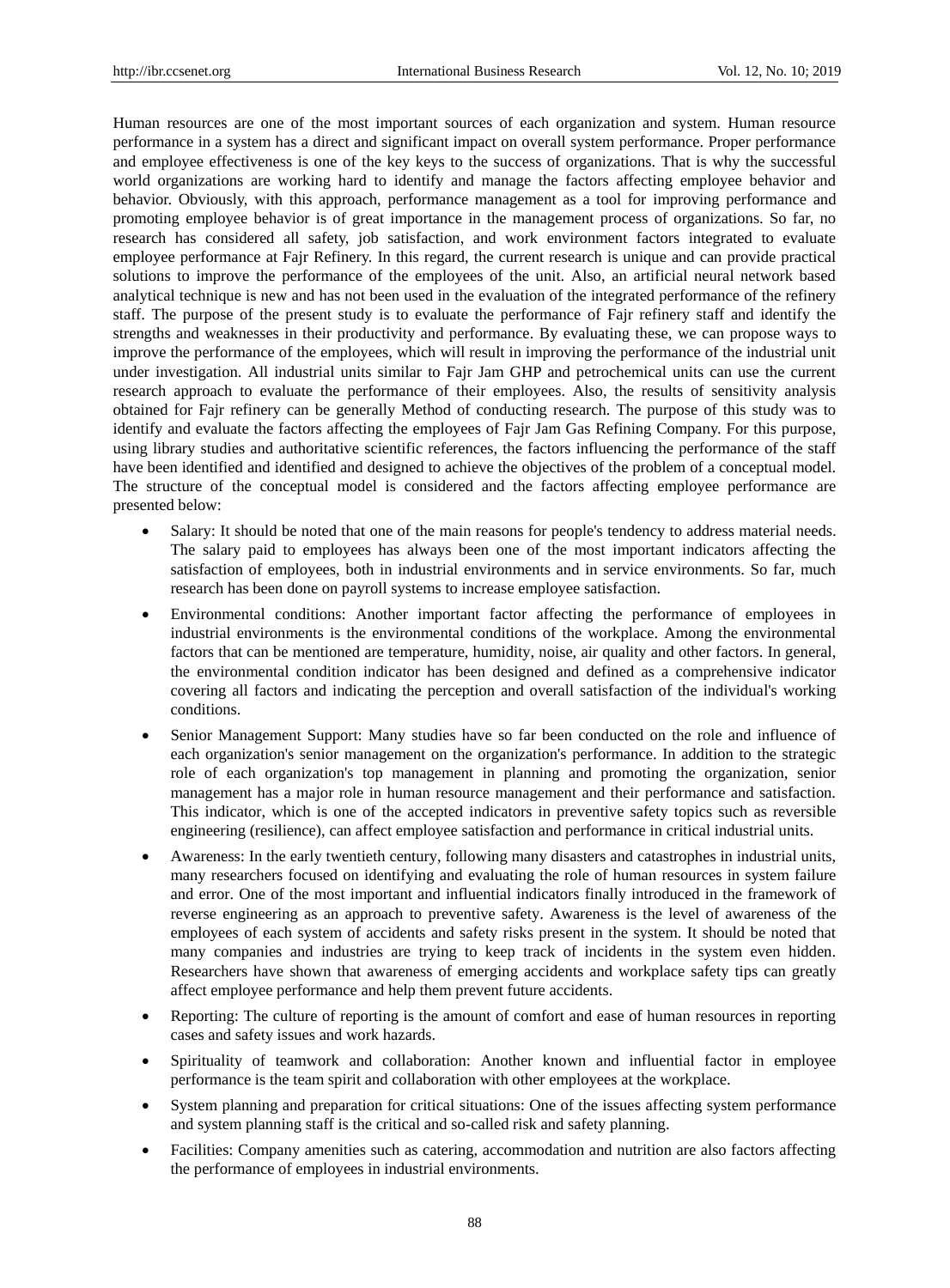- Training: One of the most important factors affecting the performance of employees in sensitive industrial units such as petrochemicals and refinery staff before entering the work environment and preparing them for performing assigned tasks.
- Job security is one of the most important factors affecting the satisfaction of employees and, as a result, their job security. The sense of job security creates job satisfaction and commitment in the staff and can significantly increase their performance and efficiency.

## **2. Methodology**

## *2.1 Data Collection*

After identifying the effective factors and designing the conceptual model, the problem is the time to collect data. For this purpose, a standard questionnaire based on a 10-point scale is designed based on a conceptual model. A questionnaire designed for current research is presented in the table in Appendix.

Given that the required data are prepared using a questionnaire, we need a tool to examine the validity and reliability of the data. To test the validity and reliability of the data in this study, the t test method is used. The methodology is that at first, two random samples are collected from the data collected from the questionnaires for one question. Then, using the t test, the mean of these two samples is compared, if at the level of 0.05 this test it does not exclude the fact that society is one-sided and the data is trusted and accepted. If this test is rejected, then you are looking for distorted values, identify and remove them, and then retest the average.

After distributing the designed questionnaires randomly, an intelligent algorithm based on artificial neural networks turns to the research community and collecting the required data. Considering the purpose of this study is to evaluate the factors affecting the performance of the employees of FJJ Company, the artificial neural network algorithm is used in this research, which is very flexible, powerful and new in this field. It also has the ability to consider non-linear relationships as opposed to data-based data analysis models.

## *2.2 Artificial Neural Network Algorithm*

This algorithm uses artificial neural networks (ANN) and statistical methods such as mean test and correlation coefficient to evaluate the factors and performance of the systems. The steps to implement this algorithm are as follows:

1. Determine the optimal structure of artificial neural network according to the model and data available in the problem

After collecting the questionnaire and extracting the required data, according to the conceptual model, the data input and output data are separated and categorized. Then, we introduce and codify the various models of artificial neural networks including the ANN-MLP and the radial base function (RBF).

After implementing different models of neural networks in MATLAB software, it is time to examine the different structures of these models to identify the optimal structure based on the data and the model of the present research. This process is referred to as parameter setting. After designing different structures of the neural networks for each model, taking into account the data collected in the problem, each structure in the MATLAB software is adjusted and implemented using the encoded code and the corresponding absolute error (MAE) to any structure. At the end of the structure, the absolute error value is chosen as the optimal structure. This process is performed for the model and ultimately the optimal structure of the neural network is determined for the model.

- 2. After determining the optimal structure of the artificial neural network for the model, using the data collected and based on the identified conceptual model including inputs and outputs, a neural network with an optimal structure is implemented and the outputs of the model are predicted. . At this point, 15% of the data is used to train the neural network and 15% to test the network. At the end of this step, the output values of the model are predicted to be related to the optimal structure and the corresponding data. This value is PBest.
- 3. At this stage, we seek to calculate the efficiency index for the complete state (presence of all factors and model factors). To do this, the following steps should be followed. First we call the actual output values of the questionnaire for PReal (i).
- 4. We calculate the error value using the following formula (1).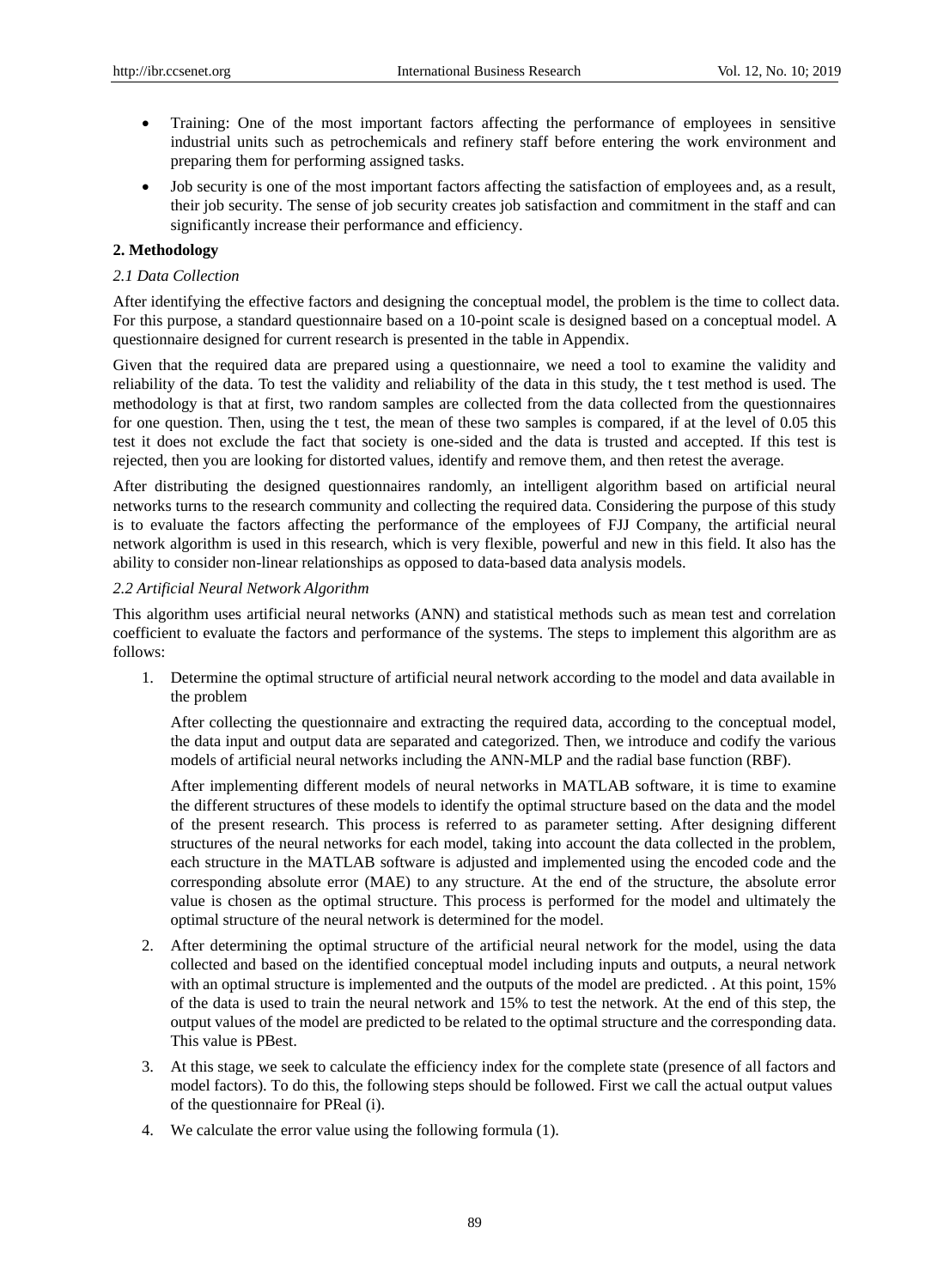$(2)$ 

$$
E_{ir} = O_{real(ir)} - O_{ANN(ir)} \quad (r = 1, ..., R \text{ and } i = 1, ..., I)
$$
 (1)

5. Calculate relative error values using the following formula (2)

$$
E'_{ir} = (E_{ir}/O_{ANN(ir)}) \quad (r = 1, ..., R \text{ and } i = 1, ..., I)
$$
 (2)

6. Now we identify and call the highest relative error value for each factor in the model (3)

$$
E_k = \max(E'_r) \tag{3}
$$

7. We calculate the shifts for each DMU using the following formula (4)

$$
Sh_{ir} = E_k * \frac{O_{ANN(ir)}}{O_{ANN(ik)}} \quad (r = 1, ..., R \text{ and } i = 1, ..., I)
$$
\n(4)

In the above formula, the amount of expected output is calculated using the neural network for the decision unit, which has the highest relative error value.

8. In the final stage, the efficiency of each decision unit is obtained using the following formulas(5-6).

$$
F_{ir} = P_{ir}/(O_{ANN(ir)} + Sh_{ir})
$$
\n<sup>(5)</sup>

$$
\bar{F}_i = \frac{\sum_{r=1}^{R} F_{ir}}{J} \tag{6}
$$

- 9. To determine the impact of each factor on the model, we remove each of the factors and repeat steps 4 through 8 to calculate the efficiency of each mode.
- 10. Sensitivity analysis of the model based on calculated performance values.

At this stage, for the model, the obtained efficiency values are considered and then, using statistical methods such as t-test and Pearson correlation coefficient test, sensitivity analysis is performed and ultimately the effect level of each factor is determined. The general logic used in this step is to compare the performance values before and after the removal of each index from the conceptual model of the problem. If, after eliminating performance values, the average increase, it can be claimed that the deleted index has a negative effect, and vice versa.

#### **3. Results and Findings**

The symbols and agents guide are presented in Table 1.

Table 1. A guide to symbols and factors in the problem model

| Index           | Factor                 |  |
|-----------------|------------------------|--|
| O <sub>1</sub>  | Salary and wage        |  |
| O <sub>2</sub>  | Work environment       |  |
| O <sub>3</sub>  | Top management support |  |
| O4              | Awareness              |  |
| O <sub>5</sub>  | Reporting culture      |  |
| O <sub>6</sub>  | Teamwork               |  |
| O7              | Preparedness           |  |
| O <sub>8</sub>  | Facility and welfare   |  |
| O <sub>9</sub>  | Training               |  |
| O <sub>10</sub> | Job security           |  |

Now, as described in the previous section, first of all, the reliability and reliability of the data collected for research should be ensured. For this purpose, Cronbach's alpha test is used to assess the validity of the data and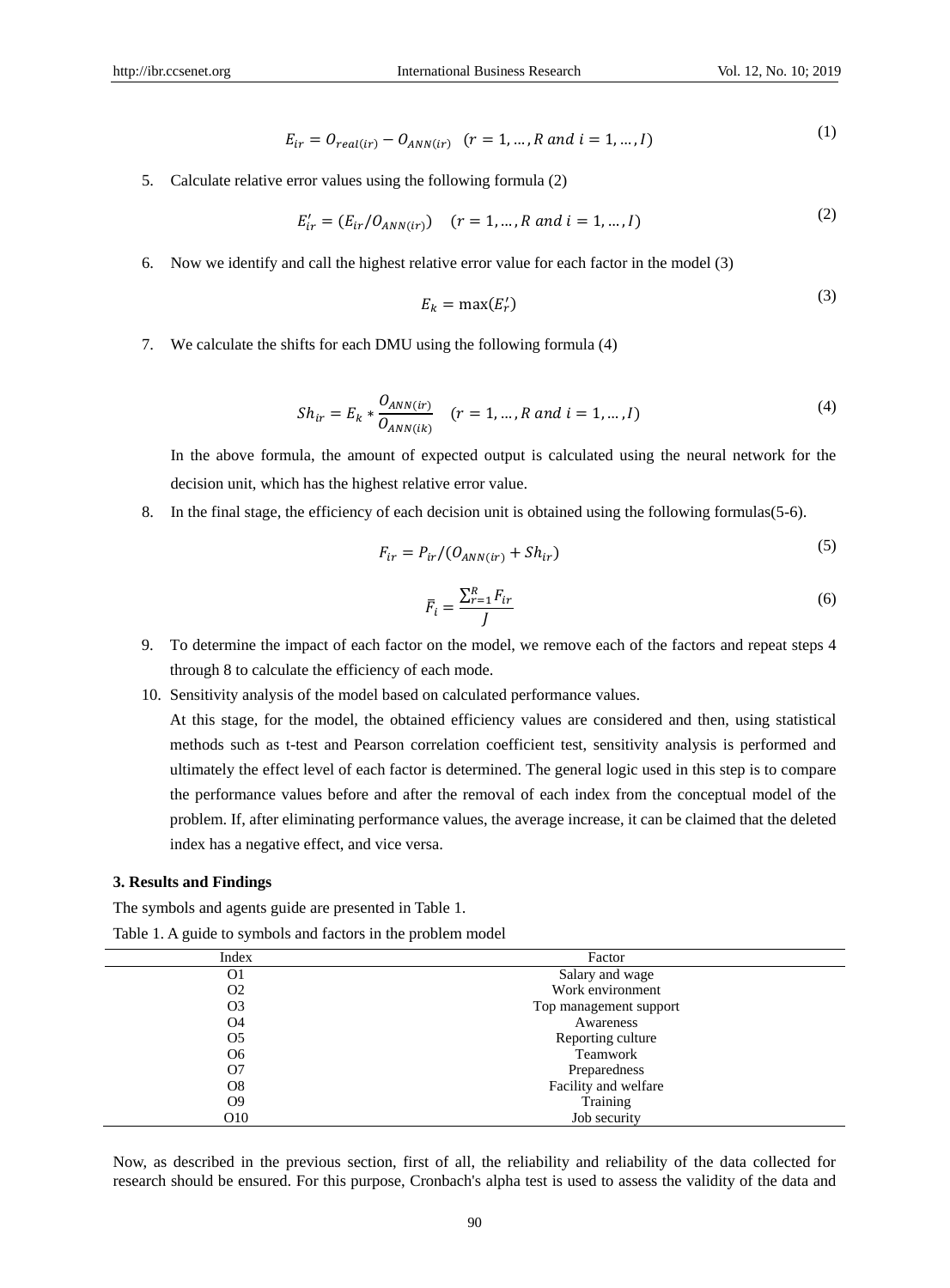the mean t test is used to evaluate the reliability of the data. The results of this step are presented in Table 2.

| Factor                 | Alpha Cronbach | p-value | Mean   |
|------------------------|----------------|---------|--------|
| Salary and wage        | 0.612          | 0.142   | 2.5744 |
| Work environment       | 0.731          | 0.433   | 4.8014 |
| Top management support | 0.755          | 0.321   | 8.4326 |
| Awareness              | 0.699          | 0.220   | 7.3758 |
| Reporting culture      | 0.735          | 0.202   | 7.0567 |
| Teamwork               | 0.678          | 0.311   | 3.7801 |
| Preparedness           | 0.710          | 0.178   | 5.7234 |
| Facility and welfare   | 0.724          | 0.089   | 5.3829 |
| Training               | 0.747          | 0.561   | 6.4609 |
| Job security           | 0.643          | 0.318   | 4.0567 |

As described in before, this section first identifies an optimal neural network structure based on problem data and then uses the identified network to implement the algorithm steps based on artificial neural networks. To this stage in the application of artificial neural networks, the parameter setting stage is also called.

In this study, we consider two models of artificial neural networks MLP and RBF that have been accepted as well-known as artificial modular neural networks. In order to evaluate and identify the different structures of these two models, we have identified potentially and potentially powerful scenarios based on authoritative articles and scientific references. The different structures identified in Tables 3 and 4 are presented. In this way, parameter setting is performed randomly, also called try and error.

| <b>ANN</b> | Training    | Number         | TF of the | Number of           | TF of the | Number of neurons in | TF of   |
|------------|-------------|----------------|-----------|---------------------|-----------|----------------------|---------|
| number     | function    | of HLs         | first HL  | neurons in first HL | second HL | the second HL        | the OL  |
|            | LM          |                | tansig    |                     |           |                      | purelin |
|            | GD          | $\overline{c}$ | logsig    |                     | logsig    | 4                    | purelin |
|            | <b>BFGS</b> |                | logsig    | h                   |           |                      | purelin |
|            | LM          | 2              | tansig    |                     | tansig    |                      | purelin |
| 5          | <b>GDA</b>  |                | logsig    | 11                  | tansig    | 11                   | purelin |
| 6          | <b>OSS</b>  |                | tansig    | 35                  |           |                      | purelin |
|            | LM          |                | logsig    | 30                  |           |                      | purelin |
| 8          | <b>BFGS</b> | 2              | logsig    | 8                   | tansig    | 8                    | purelin |
| 9          | <b>GDA</b>  |                | logsig    |                     |           |                      | purelin |
| 10         | <b>OSS</b>  | 2              | tansig    | 17                  | tansig    | 17                   | purelin |
| 11         | LM          | $\overline{c}$ | logsig    | 15                  | tansig    | 15                   | purelin |
| 12         | <b>BFGS</b> |                | tansig    | 40                  |           |                      | purelin |
| 13         | <b>GDA</b>  |                | tansig    | 30                  |           |                      | purelin |
| 14         | <b>GDX</b>  |                | logsig    |                     | logsig    |                      | purelin |

Table 3. Various Artificial Neural Network Models of the ANN-MLP Model

Table 4. Various Artificial Neural Network Models of the RBF Model

| Number | Spread | Maximum number of neurons |
|--------|--------|---------------------------|
|        |        |                           |
|        |        | 20                        |
|        | v.,    | 30                        |
|        |        |                           |
|        |        |                           |
|        |        | 20                        |
|        |        |                           |

After identifying the various structures of artificial neural networks, it is time to review and evaluate each of the structures using the problem data. Considering that in this research the concept model for evaluating the integrated performance of the indicators of job satisfaction, safety and industrial hygiene is under study, we use the data collected for indicators to evaluate the performance of each of the indicators. After implementing a variety of neural network structures, the mean absolute error values for each structure are obtained and presented in Tables 5 and 6.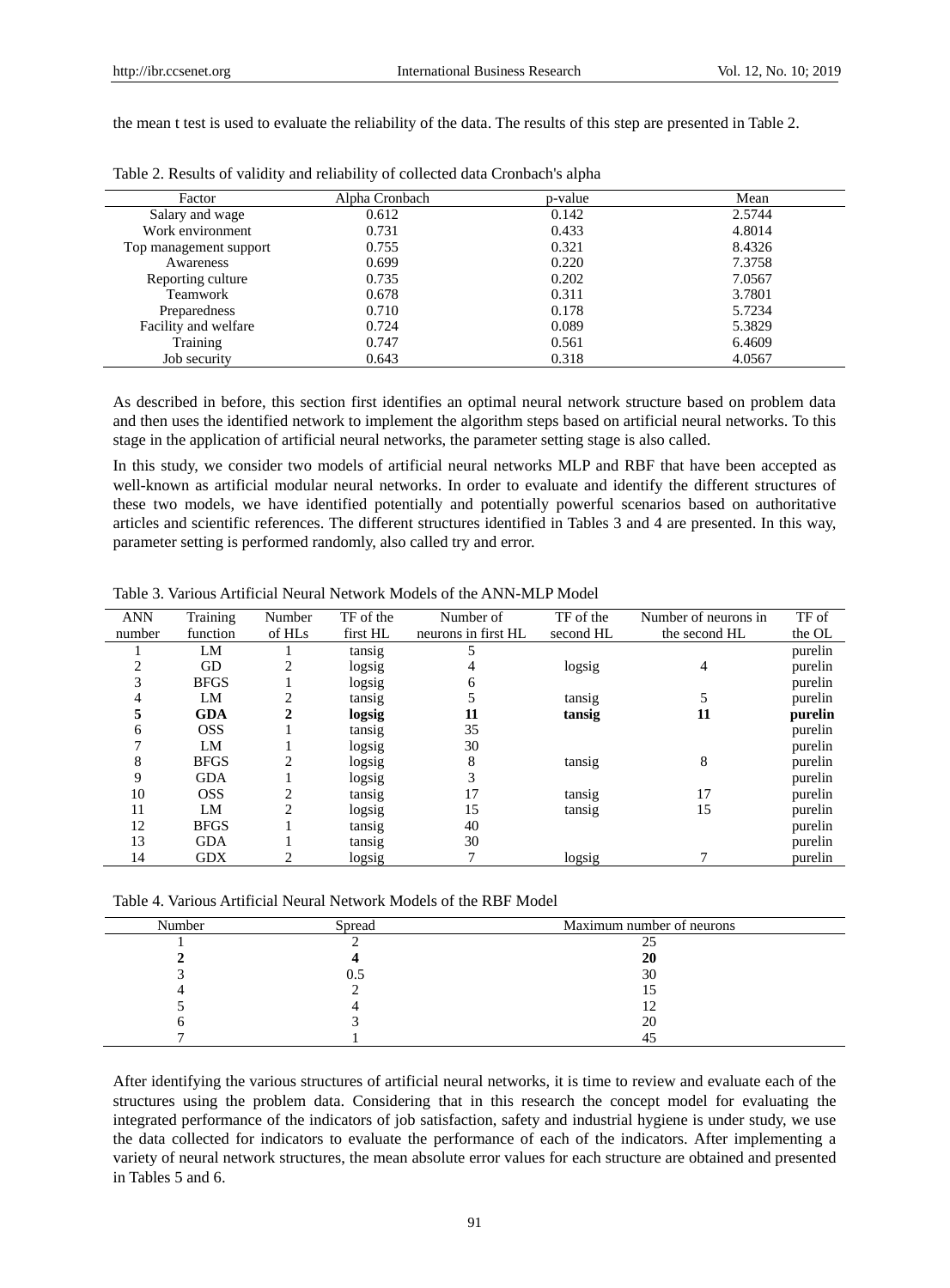| <b>ANN</b><br>numbe<br>r | Training<br>function | Number<br>of HLs | TF of the<br>first HL | Number of<br>neurons in first<br>HL | TF of the<br>second HL | Number of neurons<br>in the second HL | TF of<br>the OL | Mean<br>Absolute<br>Error |
|--------------------------|----------------------|------------------|-----------------------|-------------------------------------|------------------------|---------------------------------------|-----------------|---------------------------|
|                          | LM                   |                  | tansig                | 5                                   |                        |                                       | purelin         | 0.2531                    |
| 2                        | GD                   | 2                | logsig                | 4                                   | logsig                 | $\overline{4}$                        | purelin         | 0.2132                    |
| 3                        | <b>BFGS</b>          |                  | logsig                | 6                                   |                        |                                       | purelin         | 0.2347                    |
| 4                        | LM                   | 2                | tansig                | 5                                   | tansig                 | 5                                     | purelin         | 0.1867                    |
| 5                        | <b>GDA</b>           | 2                | logsig                | 11                                  | tansig                 | 11                                    | pureli<br>n     | 0.1673                    |
| 6                        | <b>OSS</b>           |                  | tansig                | 35                                  |                        |                                       | purelin         | 0.2237                    |
|                          | LM                   |                  | logsig                | 30                                  |                        |                                       | purelin         | 0.2188                    |
| 8                        | <b>BFGS</b>          | 2                | logsig                | 8                                   | tansig                 | 8                                     | purelin         | 0.1908                    |
| 9                        | <b>GDA</b>           |                  | logsig                | 3                                   |                        |                                       | purelin         | 0.3132                    |
| 10                       | <b>OSS</b>           | 2                | tansig                | 17                                  | tansig                 | 17                                    | purelin         | 0.1653                    |
| 11                       | LM                   | $\overline{c}$   | logsig                | 15                                  | tansig                 | 15                                    | purelin         | 0.1590                    |
| 12                       | <b>BFGS</b>          |                  | tansig                | 40                                  |                        |                                       | purelin         | 0.2852                    |
| 13                       | <b>GDA</b>           |                  | tansig                | 30                                  |                        |                                       | purelin         | 0.2556                    |
| 14                       | <b>GDX</b>           | 2                | logsig                |                                     | logsig                 |                                       | purelin         | 0.1983                    |

Table 5.The results of absolute error values related to each structure of the MLP neural

Table 6. The results of absolute error values for each structure of the RBF neural network model

| Number | Spread | Maximum number of neurons | Mean Absolute Error |
|--------|--------|---------------------------|---------------------|
|        |        | نت                        | 0.1586              |
|        |        | 20                        | 0.1489              |
|        | U.S    | 30                        | 0.2596              |
|        |        |                           | 0.1762              |
|        |        |                           | 0.1877              |
|        |        | 20                        | 0.1701              |
|        |        | 45                        | 0.3214              |

As shown in Tables 5 and 6, optimal neural network structures for MLP and RBF models are identified for both issues. Finally, based on the mean value of absolute error, the optimal structure of the present study, which is used in the next steps, is presented in Table 7.

Table 7. Optimal neural network structures for the conceptual model of the problem

| ANN model                                  | <b>MAPF</b> |
|--------------------------------------------|-------------|
| ANN-RBF, Max Neurons $= 20$ , Spread $= 4$ | 0.1489      |

Now, using the optimal identified structures, we proceed with the algorithm steps for the conceptual model of the problem to find the efficiency values.After identifying the optimal structure of the neural network for the problem data, it is time to calculate the efficiency values according to the steps outlined in methodology.By using the inputs and outputs identified and the standard values obtained in the previous section and the optimal structure of the identified neural network, we are training the neural network and predicting the output values. Then, by proceeding with the steps of the algorithm, we achieve performance values. The results of this section are presented in Table 8.

Table 8. The efficiency values associated with the presence of all factors in the integrated model

| <b>DMU</b> | Efficiency | DMU | Efficiency | <b>DMU</b> | Efficiency | <b>DMU</b> | Efficiency | <b>DMU</b> | Efficiency |
|------------|------------|-----|------------|------------|------------|------------|------------|------------|------------|
|            | 0.139613   | 30  | 0.041683   | 59         | 0.190098   | 88         | 0.062308   | 117        | 0.062601   |
|            | 0.157462   | 31  | 0.072023   | 60         | 0.092356   | 89         | 0.208625   | 118        | 0.084237   |
| 3          | 0.09616    | 32  | 0.070004   | 61         | 0.101012   | 90         | 0.055611   | 119        | 0.126723   |
| 4          | 0.077762   | 33  | 0.189997   | 62         | 0.118581   | 91         | 0.158906   | 120        | 0.096463   |
|            | 0.120057   | 34  | 0.133908   | 63         | 0.073964   | 92         | 0.132694   | 121        | 0.140216   |
| 6          | 0.028763   | 35  | 0.073813   | 64         | 0.0418     | 93         | 0.098446   | 122        | 0.055452   |
|            | 0.118287   | 36  | 0.110664   | 65         | 0.31873    | 94         | 0.230228   | 123        | 0.077846   |
| 8          | 0.094915   | 37  | 0.107742   | 66         | 0.152339   | 95         | 0.070645   | 124        | 0.071483   |
| Q          | 0.0687     | 38  | 0.095386   | 67         | 0.088785   | 96         | 0.320208   | 125        | 0.063781   |
| 10         | 0.111906   | 39  | 0.192636   | 68         | 0.158405   | 97         | 0.048276   | 126        | 0.073432   |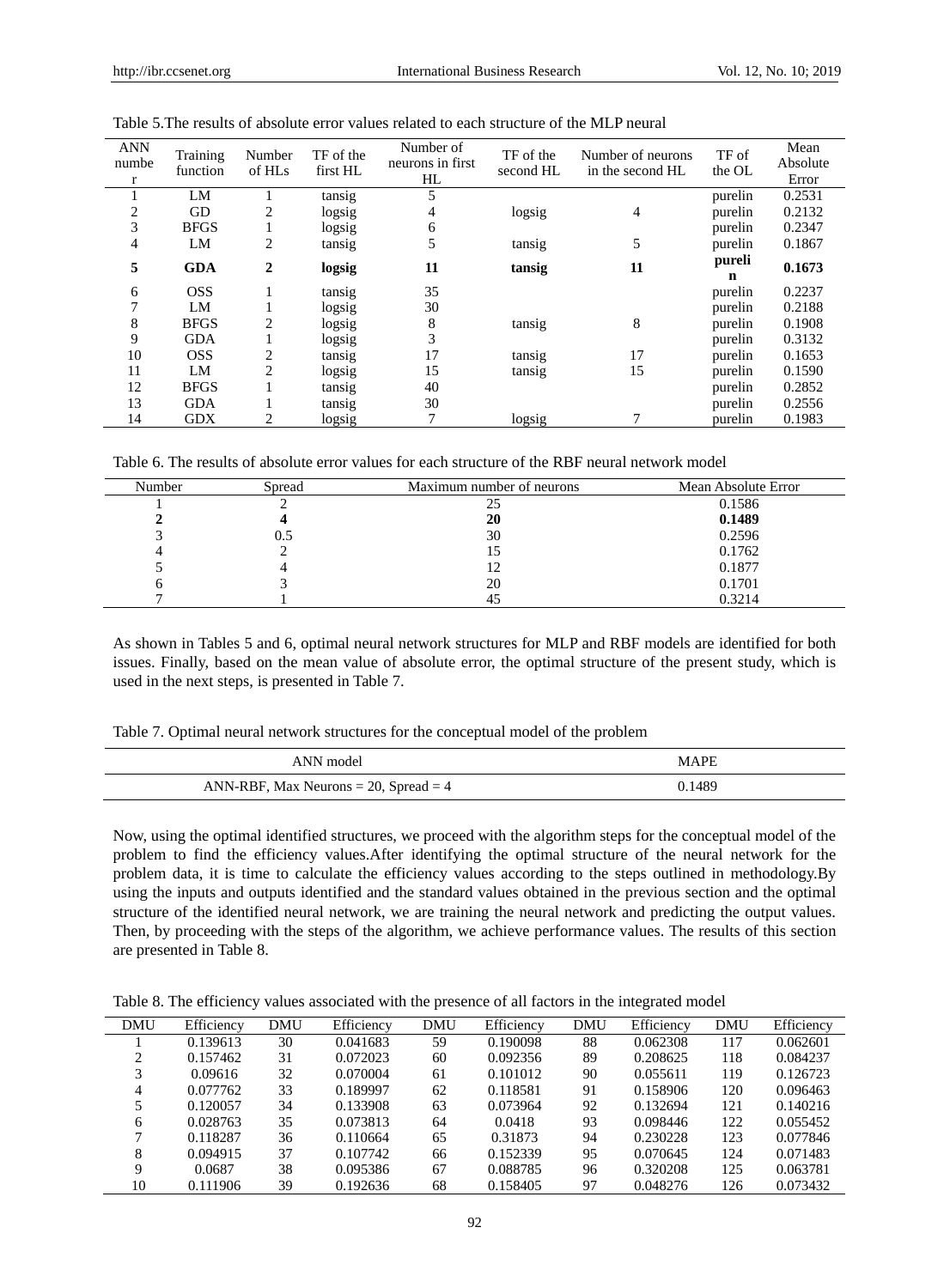| 11 | 0.1152   | 40 | 0.089359 | 69 | 0.103055 | 98  | 0.067269 | 127 | 0.092611 |
|----|----------|----|----------|----|----------|-----|----------|-----|----------|
| 12 | 0.100854 | 41 | 0.111557 | 70 | 0.100654 | 99  | 0.094332 | 128 | 0.046648 |
| 13 | 0.125419 | 42 | 0.090106 | 71 | 0.139613 | 100 | 0.041683 | 129 | 0.190098 |
| 14 | 0.028025 | 43 | 0.092748 | 72 | 0.157462 | 101 | 0.072023 | 130 | 0.092356 |
| 15 | 0.066386 | 44 | 0.133131 | 73 | 0.09616  | 102 | 0.070004 | 131 | 0.101012 |
| 16 | 0.081724 | 45 | 0.078237 | 74 | 0.077762 | 103 | 0.189997 | 132 | 0.118581 |
| 17 | 0.044307 | 46 | 0.059184 | 75 | 0.120057 | 104 | 0.133908 | 133 | 0.073964 |
| 18 | 0.062308 | 47 | 0.062601 | 76 | 0.028763 | 105 | 0.073813 | 134 | 0.0418   |
| 19 | 0.208625 | 48 | 0.084237 | 77 | 0.118287 | 106 | 0.110664 | 135 | 0.31873  |
| 20 | 0.055611 | 49 | 0.126723 | 78 | 0.094915 | 107 | 0.107742 | 136 | 0.152339 |
| 21 | 0.158906 | 50 | 0.096463 | 79 | 0.0687   | 108 | 0.095386 | 137 | 0.088785 |
| 22 | 0.132694 | 51 | 0.140216 | 80 | 0.111906 | 109 | 0.192636 | 138 | 0.158405 |
| 23 | 0.098446 | 52 | 0.055452 | 81 | 0.1152   | 110 | 0.089359 | 139 | 0.103055 |
| 24 | 0.230228 | 53 | 0.077846 | 82 | 0.100854 | 111 | 0.111557 | 140 | 0.100654 |
| 25 | 0.070645 | 54 | 0.071483 | 83 | 0.125419 | 112 | 0.090106 | 141 | 0.139613 |
| 26 | 0.320208 | 55 | 0.063781 | 84 | 0.028025 | 113 | 0.092748 |     |          |
| 27 | 0.048276 | 56 | 0.073432 | 85 | 0.066386 | 114 | 0.133131 |     |          |
| 28 | 0.067269 | 57 | 0.092611 | 86 | 0.081724 | 115 | 0.078237 |     |          |
| 29 | 0.094332 | 58 | 0.046648 | 87 | 0.044307 | 116 | 0.059184 |     |          |

In this way, in addition to the performance values of the state of the presence of all the indicators, the number of problem indices, the values of the efficiency of the elimination modes will be obtained.

Now it's time to analyze the sensitivity of the results. At this stage, the goal is to determine the extent and effect of each of the factors on the performance of the unit in question (refinery gas). As described in methodology, for this purpose, the tensile average test is used between each single factor elimination mode with the presence of all factors. The results of the sensitivity analysis of the integrated model are presented in Table 9.

Table 9. The sensitivity analysis results

|         | Scenario               | Paired t-test            |         | Result             |                          |
|---------|------------------------|--------------------------|---------|--------------------|--------------------------|
|         |                        | p-value                  | Mean    |                    | Diff                     |
|         | All factors            | $\overline{\phantom{a}}$ | 0.10544 |                    | $\overline{\phantom{0}}$ |
|         | Salary and wage        | 0.001                    | 0.18756 | $\mu_F < \mu_{I1}$ | 0.08212                  |
| Factors | Work environment       | 0.004                    | 0.17812 | $\mu_F < \mu_{I1}$ | 0.07268                  |
|         | Top management support | 0.106                    | 0.09702 | $\mu_F = \mu_{I1}$ | $\overline{\phantom{a}}$ |
|         | Awareness              | 0.000                    | 0.03691 | $\mu_F > \mu_{I1}$ | 0.06853                  |
|         | Reporting culture      | 0.045                    | 0.13965 | $\mu_F < \mu_{I1}$ | 0.03421                  |
|         | Teamwork               | 0.102                    | 0.10709 | $\mu_F = \mu_{I1}$ | $\overline{\phantom{a}}$ |
|         | Preparedness           | 0.011                    | 0.05836 | $\mu_F > \mu_{I1}$ | 0.04708                  |
|         | Facility and welfare   | 0.043                    | 0.08767 | $\mu_F > \mu_{I1}$ | 0.01777                  |
|         | Training               | 0.042                    | 0.08762 | $\mu_F > \mu_{I1}$ | 0.01782                  |
|         | Job security           | 0.017                    | 0.06995 | $\mu_F > \mu_{I1}$ | 0.03549                  |

As shown in Table 9, the average efficiency indicator for the presence of all factors is the same with the average performance indicator associated with eliminating senior management support and cooperative spirit and teamwork, and at 0.05 this test has not been rejected, Therefore, it can be concluded that the level of these factors is now at an acceptable level and has no significant positive or negative impact on the performance and unit performance. On the other hand, after eliminating some of the indicators, performance values have dropped significantly. This suggests the positive effect of the indexes on the performance and performance of the unit studied. For this purpose, the "payroll", "environmental conditions" and "reporting culture" indicators are the strengths of the system under review and are now at an appropriate level. In other words, the active staff at the refinery units of Fajr Jam is satisfied with the status of their salary and the working environment, and they evaluate it at the appropriate level. The results also indicate that the safety reporting culture is acceptable at the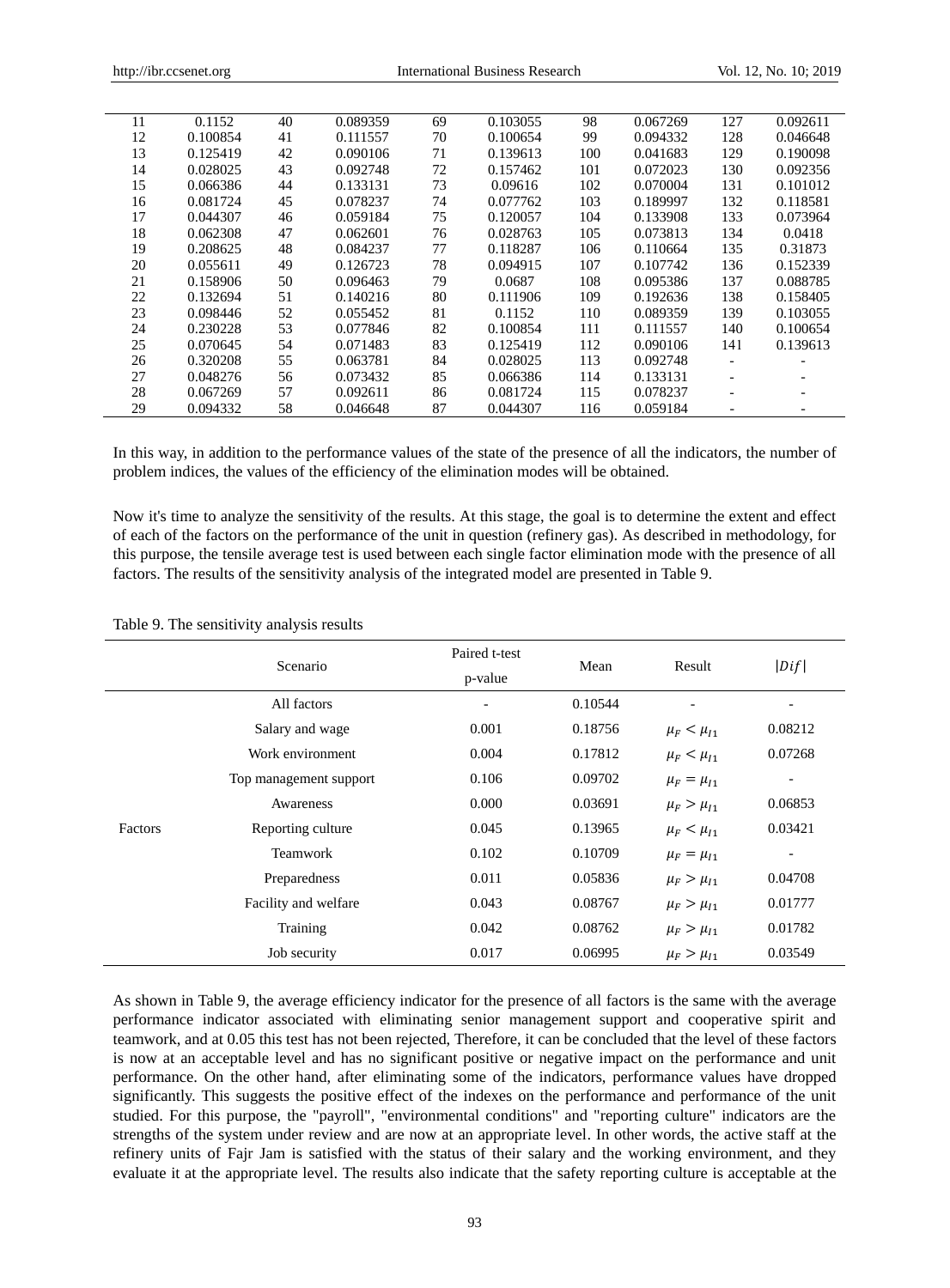acceptable level. On the other hand, after the removal of some indicators, the performance values of the examined system have increased significantly. These indicators, which are considered to be system weaknesses and have a negative impact on system performance and performance, are: "awareness", "system planning and preparation for critical situations", "facilities", "education", and "Job security". The results show that FJG refinery employees are not aware of the safety issues and potential hazards as well as the details of safety incidents occurring in the system, and management also seeks to disseminate the full set of events and Safety issues are not. Also, employees are not satisfied with the existing amenities and they do not know enough. Due to the fact that most employees in the petrochemical and petrochemical industries are contracting, the results also indicate that employees are not satisfied with their job security. As we have seen, the results of the current study presented the performance evaluation of all indicators of job satisfaction and safety and industrial hygiene. Some indicators were normal, some at the negative level, and others were the strengths of the system and were on a positive level. Organizational management needs to plan and strengthen weaknesses and negatives to enhance employee satisfaction and performance as well as to increase preventive safety. Also, with long-term planning and a half-look at the strengths of their efforts to stabilize them.

#### *3.1 Prioritizing Indicators*

After analyzing the sensitivity and estimating the performance of each indicator, it is time to prioritize positive and negative indicators. Prioritization is based on the calculated weight for each of the indicators. In order to calculate the weight of each indicator, the difference between the mean values of efficiency before and after the removal of the index is calculated. After estimating this value for all indices, the values must be normalized and finally weights are reported in percentages.

## **4. Verification and Validation**

Due to the fact that artificial neural networks are data-driven and always encountered with some kind of error, the results and findings of the experiment should be verified and evaluated. Although, artificial neural networks with data-driven nature and considering linear and nonlinear relationships in data are a dominant and superior method for assessing the boundaries of performance and performance. However, due to the existence of some errors in each network, and the potential for potential errors such as over-training, it is necessary to evaluate the results and findings of the research in a precise manner. Given the fact that data envelopment analysis is based on mathematical models, it provides accurate and reliable results. In this research, we use data-based algorithm-based algorithm to validate and validate the results of an artificial neural network algorithm.

The implementation of the algorithm based on data envelopment analysis is similar to the artificial neural network algorithm, except that in this method, data envelopment analysis techniques are used to compute performance values.

Now, in order to validate and validate the results of the algorithm based on neural networks by the results of data envelopment analysis, we need to examine the correlation coefficient between the performance values of the two approaches in the presence of all the indicators. Given that the two methods are essentially different in nature, for example, the neural network approach considers nonlinear relationships among variables, while the data envelopment analysis method uses a linear programming model to estimate the efficiency values. Therefore, there is no need for average performance values, but given the fact that both approaches are based on the estimation of the efficiency boundary, the process of data must be similar and verifying each other.

Therefore, we use the Pearson correlation test between the efficiency values obtained from both methods in the presence of all the indices. This test is done in Minibar software version 17. The result shows that the calculated Pearson Correlation Coefficient is 0.883, which indicates the proper and acceptable performance of the network algorithm's neural network algorithm as compared with the data envelopment analysis algorithm.

### **5. Conclusion**

Regarding the current research goal that performance evaluation of factors affecting the performance of FJJ staff was first, effective indicators were identified and the conceptual model of the problem was designed. After designing the conceptual model and the standard questionnaire, the required data were collected. Then, the validity and reliability of the collected data were evaluated using T-test and Cronbach's alpha. Then, using an algorithm based on the neural network, we calculated the efficiency index for the presence of all factors. Afterwards, we eliminated each factor in each repetition, and again we calculated the efficiency values. Then, using statistical methods such as t-test mean t, we evaluated and sensitized the obtained results. The results were as follows:

The average performance indicator for the presence of all factors with the average efficiency index is related to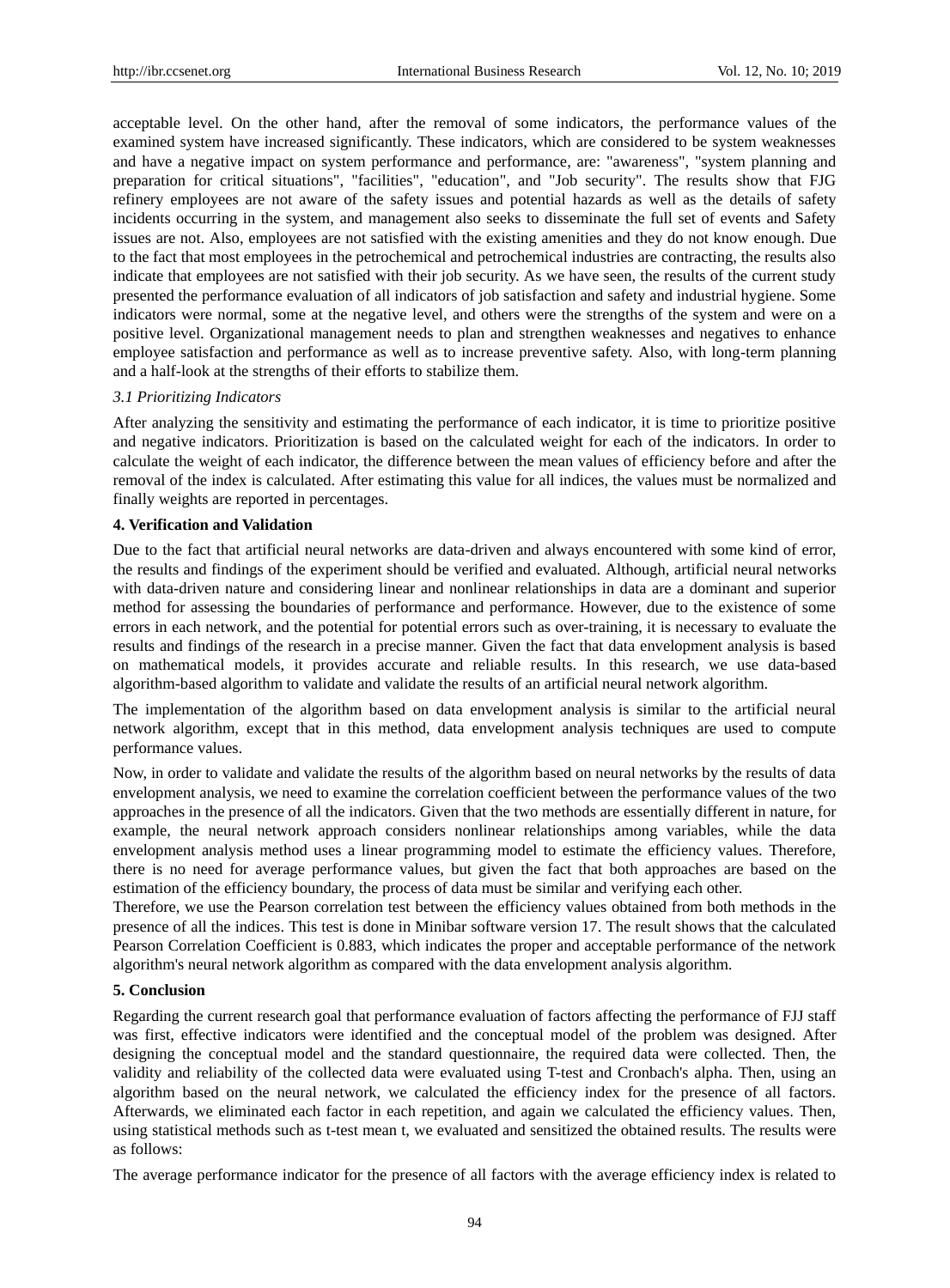eliminating the factors of support of senior management and the spirit of cooperation and teamwork is the same and at the level of 0.05 this test is not rejected, it can be concluded that the amount of these factors is now at the level Are acceptable and have no significant positive or negative impact on the performance and performance of the unit. On the other hand, after eliminating some of the indicators, performance values have dropped significantly. This suggests the positive effect of the indexes on the performance and performance of the unit studied. For this purpose, the "payroll", "environmental conditions" and "reporting culture" indicators are the strengths of the system under review and are now at an appropriate level. In other words, the active staff at the refinery units of Fajr Jam is satisfied with the status of their salary and the working environment, and they evaluate it at the appropriate level. The results also indicate that the safety reporting culture is acceptable at the acceptable level. On the other hand, after the removal of some indicators, the performance values of the examined system have increased significantly. These indicators, which are considered to be system weaknesses and have a negative impact on system performance and performance, are: "awareness", "system planning and preparation for critical situations", "facilities", "education", and "Job security". The results show that FJG refinery employees are not aware of the safety issues and potential hazards as well as the details of safety incidents occurring in the system, and management also seeks to disseminate the full set of events and Safety issues are not. Also, employees are not satisfied with the existing amenities and they do not know enough. Due to the fact that most employees in the petrochemical and petrochemical industries are contracting, the results also indicate that employees are not satisfied with their job security. As we have seen, the results of the current study presented the performance evaluation of all indicators of job satisfaction and safety and industrial hygiene. Some indicators were normal, some at the negative level, and others were the strengths of the system and were on a positive level. Organizational management needs to plan and strengthen weaknesses and negatives to enhance employee satisfaction and performance as well as to increase preventive safety. Also, with long-term planning and a half-look at the strengths of their efforts to stabilize them.

According to the results obtained from the sensitivity analysis of the organization's management, it should first consider the top priority negative indicators and prioritize them, as their promotion has the greatest impact on the performance and safety of the organization. To this end, priority is given to the negative indicators of "awareness", "system readiness for critical situations" and "occupational safety". Also, the results and findings indicate strong points in the organization, which require side-by-side programs to maintain and consolidate them. Based on the results, the unit management can enhance the performance of human resources and make the system more precautionary safety in a more resistant and better condition.

#### **Acknowledgments**

This research was supported by the Natural Science Foundation of Shanghai (15ZR1401600)

#### **References**

- Azadeh, A., Haghighi, S., Motevali, A. S. M., & Saedi, H. (2013a). A new approach for layout optimization in maintenance workshops with safety factors: The case of a gas transmission unit. *Journal of Loss Prevention in the Process Industries, 26*(6), 1457-1465. https://doi.org/10.1016/j.jlp.2013.09.014
- Azadeh, A., Haghighi, S., Motevali, Z. M., & Khaefi, S. (2015a). Performance evaluation of Iranian electricity distribution units by using stochastic data envelopment analysis. *International Journal of Electrical Power & Energy Systems, 73*, 919-931. https://doi.org/10.1016/j.ijepes.2015.06.002
- Azadeh, A., Roohani, A., & Haghighi, S. M. (2015b). Performance optimization of gas refineries by ANN and DEA based on financial and operational factors. *World Journal of Engineering, 12*(2), 109-134. https://doi.org/10.1260/1708-5284.12.2.109
- Azadeh, A., Saberi, M., Rouzbahman, M., & Saberi, Z. (2013b). An intelligent algorithm for performance evaluation of job stress and HSE factors in petrochemical plants with noise and uncertainty. *Journal of Loss Prevention in the Process Industries, 26*(1), 140-152. https://doi.org/10.1016/j.jlp.2012.10.004
- Azadeh, A., Yazdanparast, R., Zadeh, S. A., & Zadeh, A. E. (2017). Performance optimization of integrated resilience engineering and lean production principles. *Expert Systems with Applications, 84*, 155-170. https://doi.org/10.1016/j.eswa.2017.05.012
- Faed, A., Chang, E., Saberi, M., Hussain, O. K., & Azadeh, A. (2015). Intelligent customer complaint handling utilising principal component and data envelopment analysis (PDA). *Applied Soft Computing*. https://doi.org/10.1016/j.asoc.2015.02.018
- Hadden, D. D., Estes, J., Peirce, G., Clark, M., & Gibson, R. A. (2007). Performance-based training assessment: Google Patents.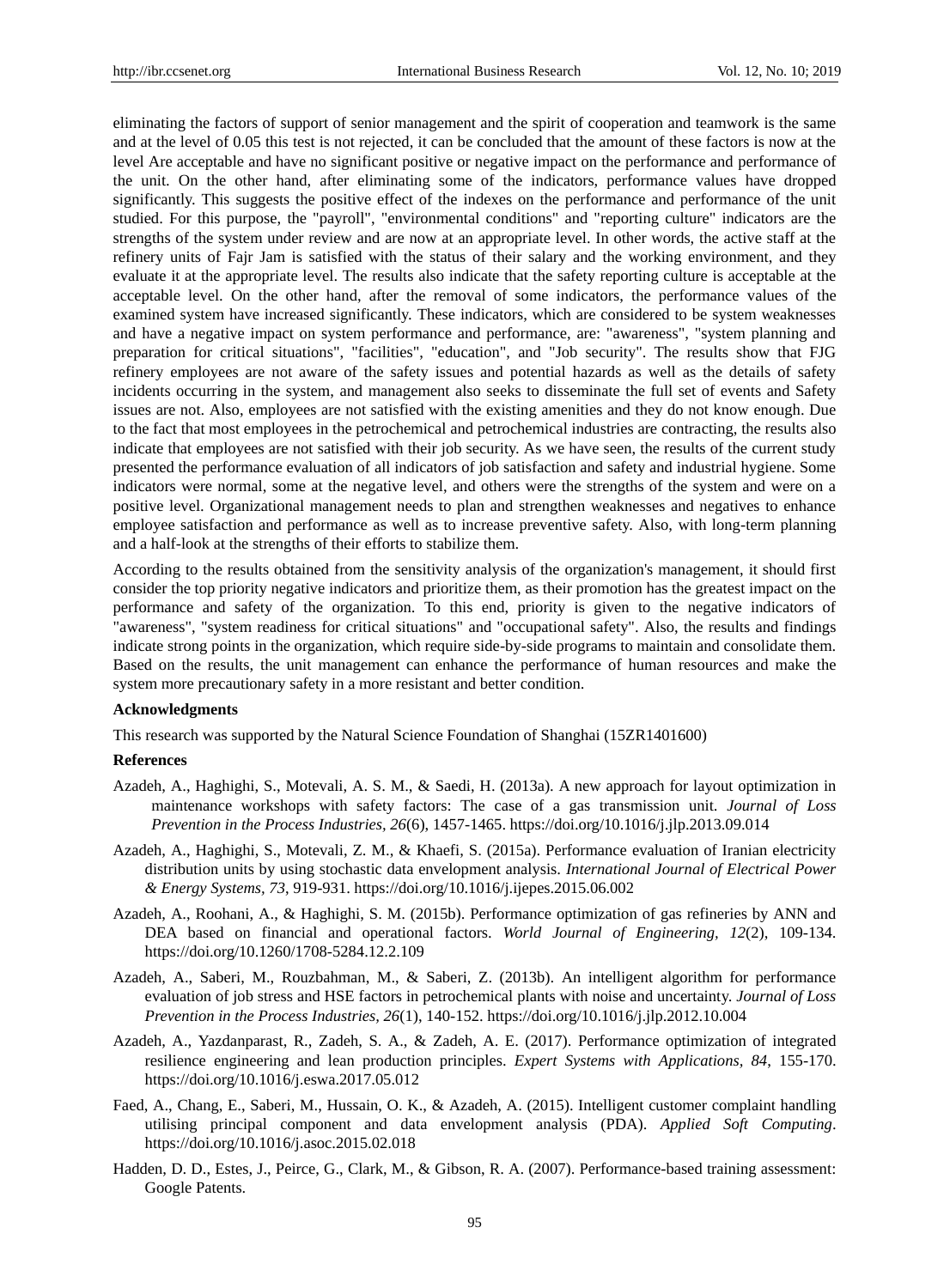- Heidari, R., Tavakkoli-Moghaddam, R., Yazdanparast, R., & Aliabadi, L. (2017). A fuzzy data envelopment analysis for the supply chain resilience assessment: An Iranian car manufacturer. *Recent Applications of Data Envelopment Analysis, 978*(1), 122.
- Hoque, K. (2013). *Human resource management in the hotel industry: Strategy, innovation and performance*: Routledge.
- Huselid, M. A, Jackson, S. E., & Schuler, R. S. (1997). Technical and strategic human resources management effectiveness as determinants of firm performance. *Academy of Management journal, 40*(1), 171-188. https://doi.org/10.2307/257025
- Jiang, K. F., Lepak, D. P., Han, K. j., Hong, Y., K. A., & Winkler, A. L. (2012). Clarifying the construct of human resource systems: Relating human resource management to employee performance. *Human resource management review, 22*(2), 73-85. https://doi.org/10.1016/j.hrmr.2011.11.005
- Kennerley, M., & Neely, A. (2002). A framework of the factors affecting the evolution of performance measurement systems. *International journal of operations & production management, 22*(11), 1222-1245. https://doi.org/10.1108/01443570210450293
- Liu, J., Ding, F. Y., & Lall, V. (2000). Using data envelopment analysis to compare suppliers for supplier selection and performance improvement. *Supply Chain Management: An International Journal, 5*(3), 143-150. https://doi.org/10.1108/13598540010338893
- Luna, D. E., Gil-Garcia, J., Ramon, L. R., Luis, F., Sandoval-Almazan, R., & Duarte-Valle, A. (2013). Improving the performance assessment of government web portals: A proposal using data envelopment analysis DEA. *Information Polity, 18*(2), 169-187. https://doi.org/10.3233/IP-130302
- Meyer, J. P., Paunonen, S. V., Gellatly, I. R., Goffin, R. D., & Jackson, D. N. (1989). Organizational commitment and job performance: It's the nature of the commitment that counts. *Journal of applied Psychology, 74*(1), 152. https://doi.org/10.1037/0021-9010.74.1.152
- Shields, J., Brown, M., Kaine, S., Dolle-Samuel, C., North-Samardzic, A., McLean, P., . . . Plimmer, G. (2015). *Managing employee performance & reward: Concepts, practices, strategies*: Cambridge University Press. https://doi.org/10.1017/CBO9781139197120
- Thanassoulis, E. (1993). A comparison of regression analysis and data envelopment analysis as alternative methods for performance assessments. *Journal of the operational research society*, 1129-1144. https://doi.org/10.1057/jors.1993.185
- Thanassoulis, E., Boussofiane, A., & Dyson, R. G. (1996). A comparison of data envelopment analysis and ratio analysis as tools for performance assessment. *Omega, 24*(3), 229-244. https://doi.org/10.1016/0305-0483(95)00060-7
- Wang, Y. M., Luo, Y., & Liang, L. (2009). Fuzzy data envelopment analysis based upon fuzzy arithmetic with an application to performance assessment of manufacturing enterprises. *Expert Systems with Applications, 36*(3), 5205-5211. https://doi.org/10.1016/j.eswa.2008.06.102